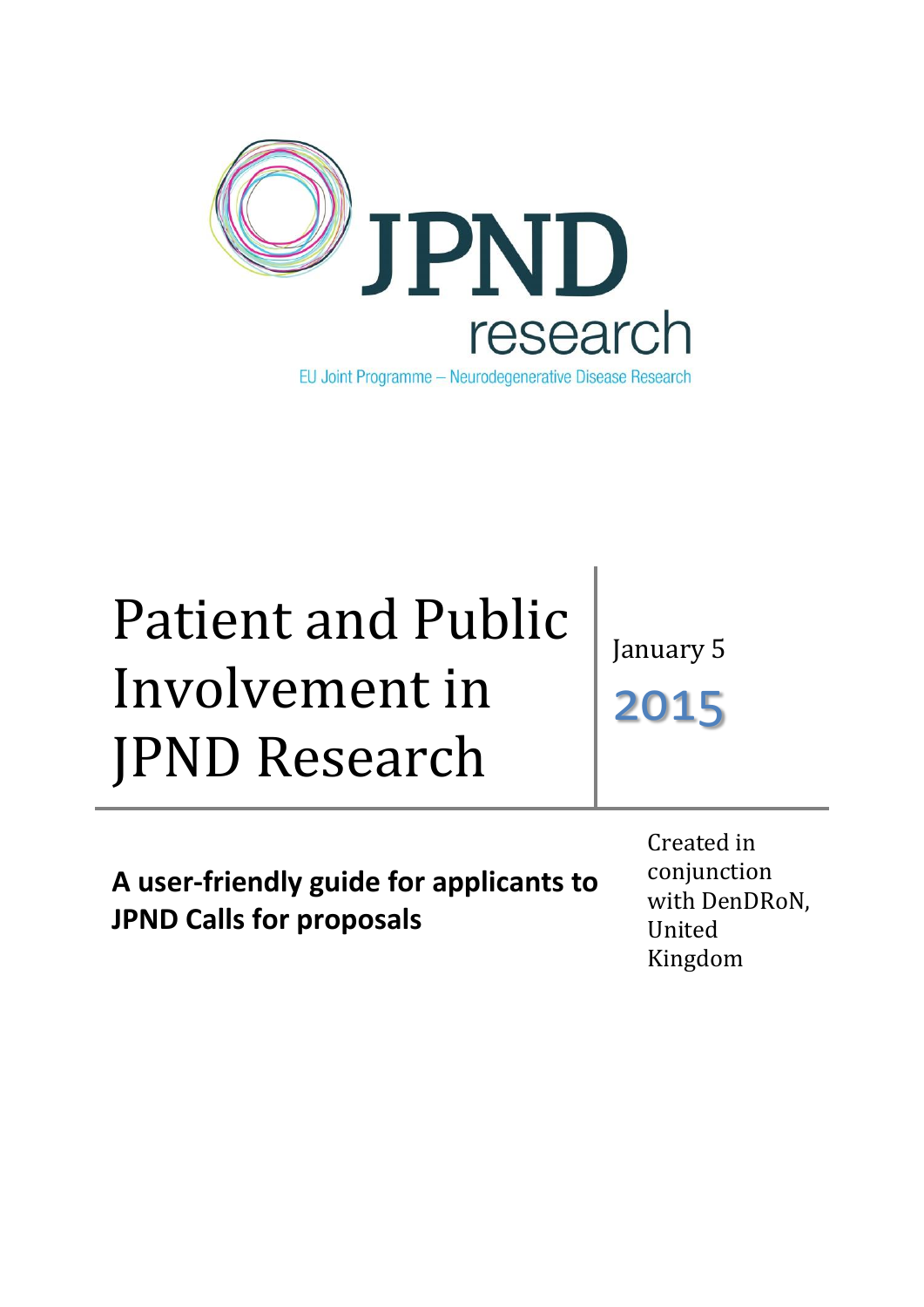## **Purpose**

The purpose of this guide is **t**o provide clear, practical advice on how to involve patients with lived experience of neurodegenerative diseases (ND), their family members and caregivers, and the organizations that represent them, in research studies supported by JPND.

Specifically, this is a guide for applicants, reviewers, and successful awardees within JPND calls for proposals regarding patient and public involvement (PPI) in the conduct of JPND-supported research.

This guide is not intended to be comprehensive or prescriptive, but provides options to incorporate PPI, where relevant, into the research process. Applicants to JPND Calls may choose to include some activities listed here, and may include additional innovative approaches not listed.

## **PPI Actions**

In general, PPI actions under JPND-supported projects and initiatives should focus on three areas

- A. Research planning
- B. Research delivery
- C. Research dissemination

These areas provide the greatest scope for identifying patient and public participants for involvement, and for developing processes and methods for PPI.

Examples of PPI actions and how to demonstrate them in research proposals are contained in the tables below:

| <b>Examples of PPI Actions</b>                                                                                                                                                                                                                                                                                                                                                                                                                                                                                                                                                                                                                                                                                                                                                                                                                                                                                                                                                               | How to demonstrate in a proposal                                                                                                                                                                                                                                                                                                                                                                                                                                                                                                                                                                                                                                                                                                                                                                                                                        |
|----------------------------------------------------------------------------------------------------------------------------------------------------------------------------------------------------------------------------------------------------------------------------------------------------------------------------------------------------------------------------------------------------------------------------------------------------------------------------------------------------------------------------------------------------------------------------------------------------------------------------------------------------------------------------------------------------------------------------------------------------------------------------------------------------------------------------------------------------------------------------------------------------------------------------------------------------------------------------------------------|---------------------------------------------------------------------------------------------------------------------------------------------------------------------------------------------------------------------------------------------------------------------------------------------------------------------------------------------------------------------------------------------------------------------------------------------------------------------------------------------------------------------------------------------------------------------------------------------------------------------------------------------------------------------------------------------------------------------------------------------------------------------------------------------------------------------------------------------------------|
| Organise face-to-face discussions groups with ND<br>patients and carers as efficient means to capture lay<br>perspectives on the relevance of your research<br>methods and outcome measures.<br>Organise one-to-one interviews for resource-<br>effective, detailed consideration of the prospects of<br>the research attracting funding. Other methods,<br>such as surveys and email, are appropriate for<br>patients or carers who cannot physically travel to<br>meetings, or have speech or cognition problems.<br>Provide opportunities for patients and carers to<br>assist with providing clarity to ethical and informed<br>consent issues, plans for dissemination and<br>implementation of study outputs. This input can<br>increase the feasibility and cost-effectiveness of<br>studies, and their attractiveness to funders.<br>For clinical studies, advice from PPI can improve the<br>relevance inclusion and exclusion criteria and<br>appropriateness of a study protocol. | Demonstrate how you are publicising<br>$\bullet$<br>opportunities for PPI in the development of<br>your research proposal (e.g. distribution of<br>flyers at clinical/research sites, or via<br>patient-representative organisations at<br>local/national level).<br>Provide letters of support from patients<br>$\bullet$<br>and carers that describe the origin of the<br>proposal, the role of the patients in<br>defining the question, outcomes,<br>comparators, and goals/outcomes, etc.<br>Alongside relationships with lay individuals,<br>$\bullet$<br>describe how you plan to establish ongoing<br>working agreements around PPI with ND-<br>relevant patient organisations such as<br>medical charities.<br>Detail how you will link your PPI planning<br>$\bullet$<br>to your organisation's "communications" or<br>"outreach" activities. |

#### **A. Research Planning**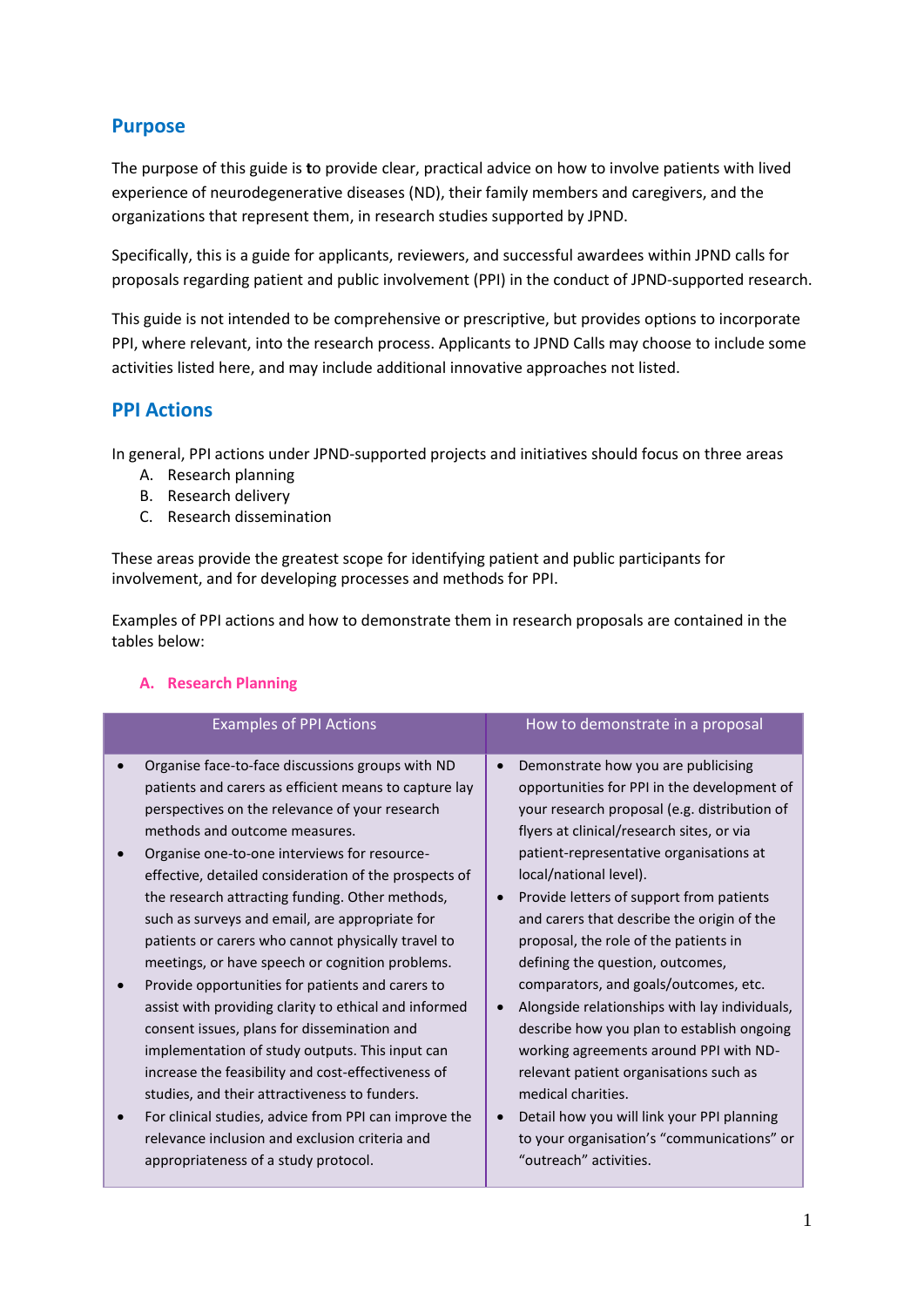## **B. Research Delivery**

| <b>Examples of PPI Actions</b>                                                                                                                                                                                                                                                                                                                                                                                                                                                                                                                                                                                                                                                                                              | How to demonstrate in a proposal                                                                                                                                                                                                                                                                                                                                                                                                                                                                                                                                                             |
|-----------------------------------------------------------------------------------------------------------------------------------------------------------------------------------------------------------------------------------------------------------------------------------------------------------------------------------------------------------------------------------------------------------------------------------------------------------------------------------------------------------------------------------------------------------------------------------------------------------------------------------------------------------------------------------------------------------------------------|----------------------------------------------------------------------------------------------------------------------------------------------------------------------------------------------------------------------------------------------------------------------------------------------------------------------------------------------------------------------------------------------------------------------------------------------------------------------------------------------------------------------------------------------------------------------------------------------|
|                                                                                                                                                                                                                                                                                                                                                                                                                                                                                                                                                                                                                                                                                                                             |                                                                                                                                                                                                                                                                                                                                                                                                                                                                                                                                                                                              |
| Once an ND-related clinical, social or health<br>$\bullet$<br>service study is recruiting, lay people can still<br>contribute creatively on the reasonableness of<br>recruitment strategies, such as the planned<br>approach to how studies are to be explained to<br>potential participants.<br>Where studies are failing to recruit sufficient<br>patients, provide opportunities for individuals<br>and organisations to offer insights to help<br>explain poor recruitment and retention rates.<br>Provide support mechanisms such as mentoring<br>and training of individuals to go out into the<br>community (e.g. through their own patient<br>networks) to recruit study participants and to<br>conduct interviews. | Clearly articulate the roles of PPI<br>individuals and organisations in each<br>component of the study, (e.g., helping to<br>draft survey tools and focus group<br>questions, reviewing participant materials<br>for readability, interacting with study<br>participants (e.g., recruiting participants,<br>conducting interviews, leading focus<br>groups, etc.).<br>Consider the appointment of suitable ND<br>lay representatives to steering<br>committees, or management groups in<br>your proposal.<br>Describe how you may discuss with lay<br>people to creatively problem-solve for |
| Investigate whether your research-performing<br>organisation could allocate a specific<br>involvement liaison role within the organisation<br>to coordinate PPI links.                                                                                                                                                                                                                                                                                                                                                                                                                                                                                                                                                      | particular ND studies where<br>recruitment/retention may be a problem.                                                                                                                                                                                                                                                                                                                                                                                                                                                                                                                       |

| <b>Examples of PPI Actions</b>                                                                                                                                                                                                                                                                                                                                                                                                                                                                                                                                                                                                                                                                                                                                                                                                                                                                                                                                                                                    | How to demonstrate in a proposal                                                                                                                                                                                                                                                                                                                                                                                                                                                                                        |
|-------------------------------------------------------------------------------------------------------------------------------------------------------------------------------------------------------------------------------------------------------------------------------------------------------------------------------------------------------------------------------------------------------------------------------------------------------------------------------------------------------------------------------------------------------------------------------------------------------------------------------------------------------------------------------------------------------------------------------------------------------------------------------------------------------------------------------------------------------------------------------------------------------------------------------------------------------------------------------------------------------------------|-------------------------------------------------------------------------------------------------------------------------------------------------------------------------------------------------------------------------------------------------------------------------------------------------------------------------------------------------------------------------------------------------------------------------------------------------------------------------------------------------------------------------|
| Include patients and carers as part of study<br>management and steering committees, to help with<br>dissemination of results, implementation of study<br>lessons.<br>Targeted PPI initiatives can help to extend the scope<br>for ND research into new community environments,<br>such as promoting ND research in care home<br>settings, or addressing informed consent challenges.<br>Good relationships with patient communities can<br>help with publicity for research projects/initiatives.<br>Input from PPI individuals and organisations can<br>help design public-facing information.<br>Within the range of lay people identified, some may<br>have communications skills and media relations.<br>Roles can be developed for them around becoming<br>your ND research 'ambassadors'.<br>If patients with an ND perspective, and carers,<br>already have representative roles in a health and<br>social care context, their capacity to become a<br>valuable link for researchers should be encouraged. | Alongside relationships with lay individuals,<br>$\bullet$<br>describe how you plan to establish ongoing<br>working agreements around PPI with ND-<br>relevant patient organisations such as<br>medical charities.<br>Clearly articulate the roles of PPI<br>$\bullet$<br>individuals and organisations in each<br>component of study dissemination, (e.g.,<br>helping to draft survey tools and focus<br>group questions, reviewing participant<br>materials for readability, designing public-<br>facing information) |

#### **C. Research Dissemination**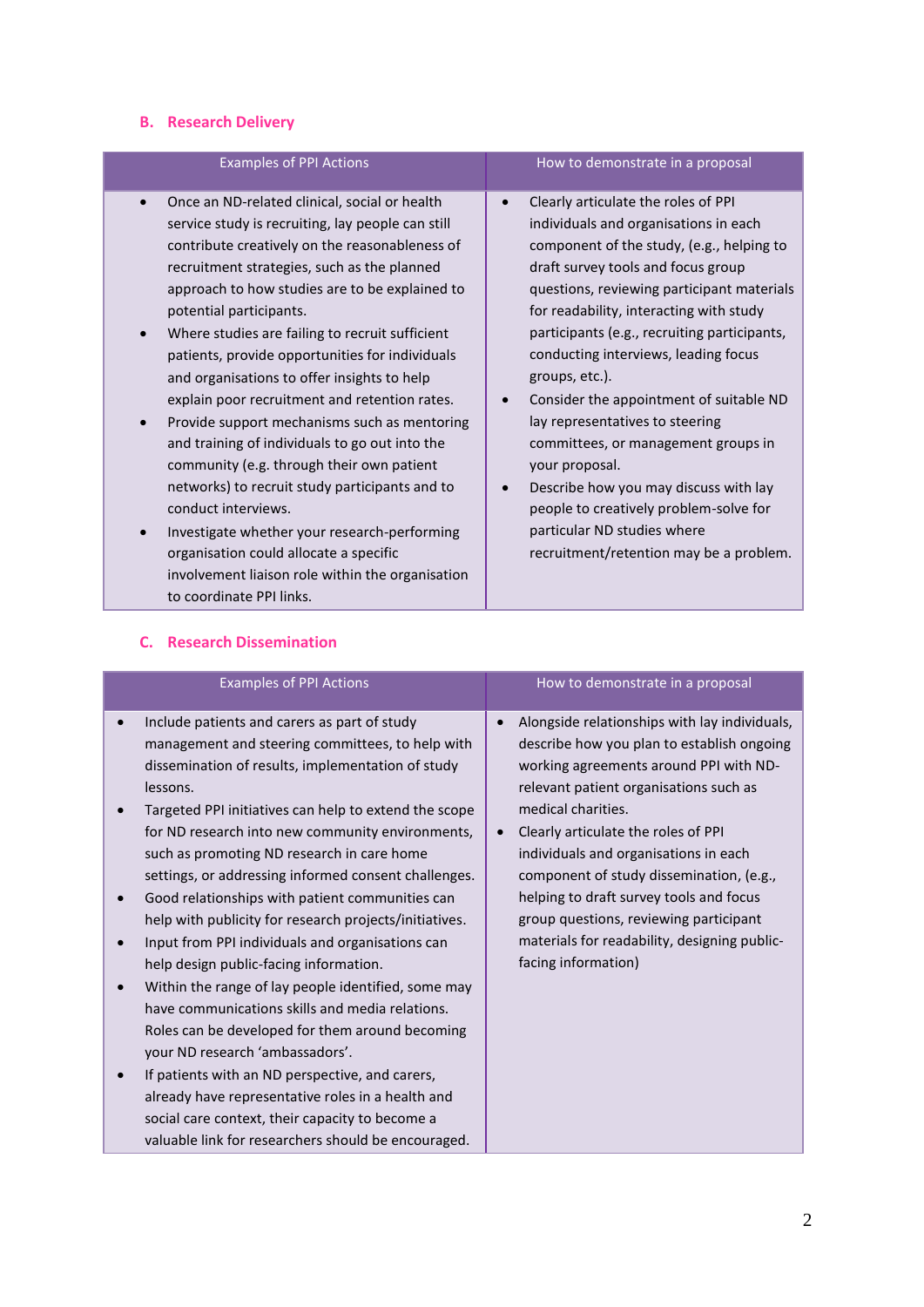#### **Important Notes:**

- It is recommended that PPI actions be applied where the project consortium considers it will have greatest impact on the project outcomes, and also where it is economically and practically feasible.
- The JPND stakeholder advisory board on PPI is available to provide consultation and advice on PPI actions chosen by the project. Mogens Hørder, Chair of the PPI Advisory Board and Derick Mitchell, Senior JPND Communications Manager, are available as contact points in this regard. (Email: [mhorder@health.sdu.dk](mailto:mhorder@health.sdu.dk) and [dmitchell@jpnd.eu\)](mailto:dmitchell@jpnd.eu).

## **Toolbox for PPI in JPND-supported projects**

The following methods and tools for PPI may act as a "toolbox" for JPND-supported projects and may also be used generically to facilitate lay involvement in research.

**A.** *Guidance on finding lay members for panels, such as Clinical Trial Steering Committees* 

**A lay representative is an individual patient/carer who can provide patient/carer input as a member of a research development/delivery team, or is available for informal advice. An important criterion for lay representatives will be their lived experience and personal association with neurodegenerative diseases rather than their level of knowledge of research. A commitment from researchers to support and mentor lay representatives can overcome knowledge gaps. Carers and former carers are often well-placed to be representatives.**

Key considerations:

- The style and degree of formality of selection processes for individuals depends on the specific role. The core role of a patient/public member of a research operational team could be described as "to contribute to the work from the point of view of someone with direct or indirect experience of a neurodegenerative disease. The most important personal skill for the role is a willingness to bring to our planned research a balanced understanding of the wide range of different perspectives which ND patients, carers and the wider public will have".
- For many researchers, the simplest route to finding people may be via distribution of flyers at existing clinical/research sites, or more widespread distribution via patient-representative organisations at local or national level.
- It may be that a face-to-face or telephone interview will allow assessment of an individual's abilities, interests and relevant lived experience. Minimum criteria for IT skills and educational qualifications can be indicated, also in addition to any necessary confidentiality agreements.
- It is often appropriate to regard patient/public members as representing their individual viewpoints, even if they are identified via a representative organization.

#### **B.** *Guidance on in-depth interview work with individuals/couples*

**This personalised method is particularly appropriate for people with ND who are experiencing communication or cognitive problems. In-depth interviews are undertaken with one, two or three people for 'reality-testing' of aspects of your research proposal development. Unlike larger discussion focus groups, in-depth interviews allow detailed consideration by patients**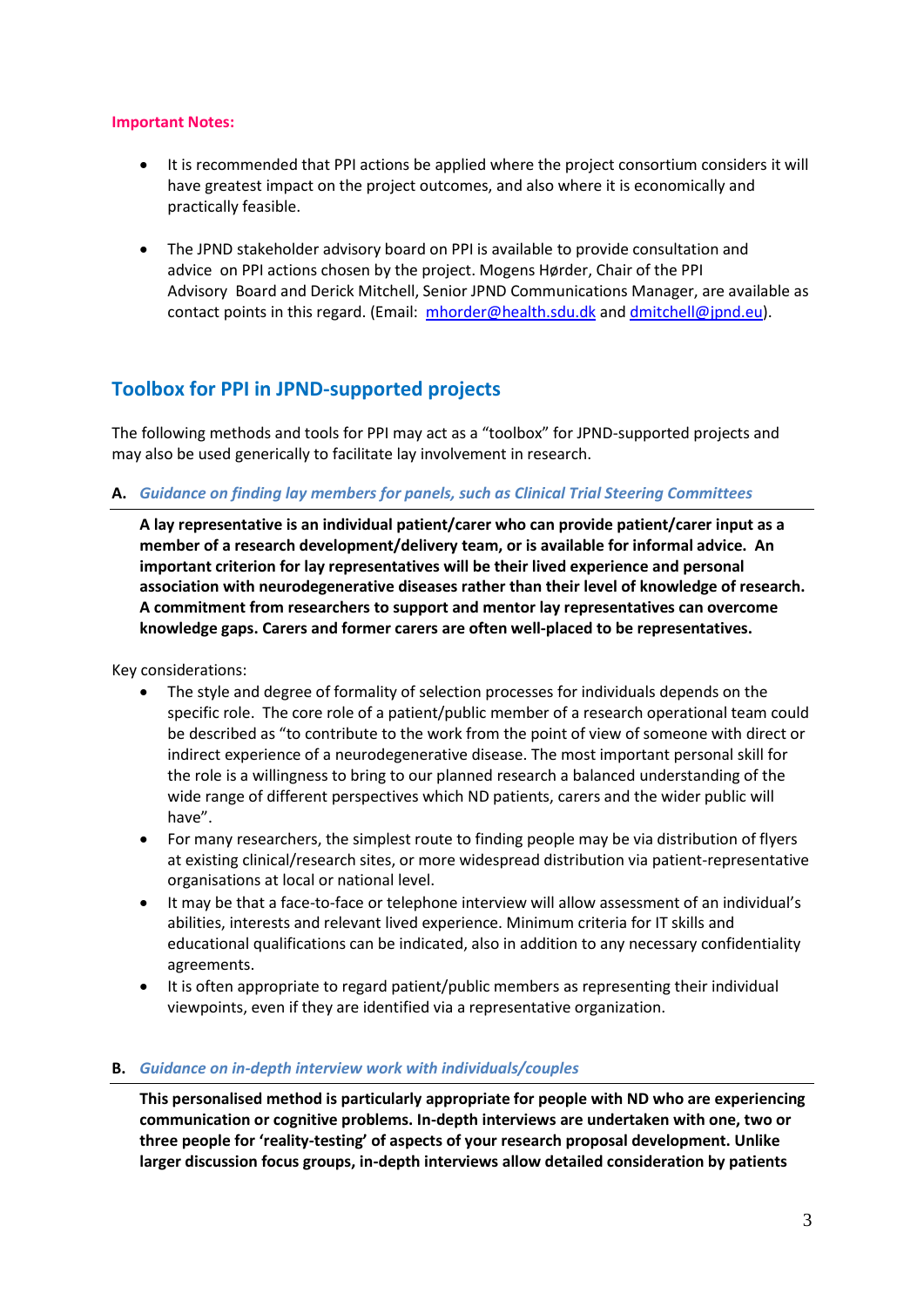**and/or carers in order to relate the proposed research directly to their personal knowledge and experience of an illness or condition.** 

Key considerations:

- Keep questions to a minimum but do use open questions to encourage the patient/carer to expand their story when appropriate.
- Broadly speaking, the interviewee(s) will do the bulk of the talking, and the success of such an interview is influenced by the sensitive use of the 'agenda' and demonstration of active listening skills by the interviewer.
- Prompt cards for the interview 'agenda' can be very helpful.
- The duration and timing should be kept relevant to the patient/carer's needs.
- An invitation letter could be distributed in specific clinics, or via patient-representative groups, to invite people to consider taking part in such in-depth interviews. A phrase such as "*Whether you decide to take part or not will not affect your individual treatment or care now or in the future*" should be considered as part of any invitation letter.
- An 'agenda' for discussing an ND research proposal, could ask the interviewee(s) to envisage the various stages of the experience of participation in such a study from a patient's perspective: For example; "*imagine being sent to a memory clinic with a provisional diagnosis, hearing of this research study at the clinic, what are your initial thoughts on the research, considering the pros and cons, imagine the process of deciding whether to participate in the research*".

#### **C.** *Guidance on running a research discussion group / focus group*

**An interactive group of patients, carers, members of a research team, all exploring a specific research topic or range of issues, concerning a particular study or a large programme of research.**

Key considerations:

- A loose agenda allows a moderator to structure the discussion productively around key questions without unnecessary restriction.
- The agenda could, for example, look at study design dilemmas, potential recruitment problems, or examining relevance to patient benefit. Concerns around carer issues and confidentiality can often arise in ND research discussions, as well as the appropriate application of inclusion/exclusion criteria for those ND illnesses which progress rapidly.
- Plan appropriate venues and other arrangements specific for people with ND conditions. Participants may need prior briefing about the research under discussion.
- Encourage everyone to actively participate. Prompt cards are particularly useful to assist people with cognitive impairment to follow the flow of conversation.

#### **D.** *Using an ND patient/carer survey*

**For ND research proposals, ascertaining a range of lay opinions and ideas about research development or delivery can be very useful. Surveys and email consultation exercises are particularly valuable for involving patients and carers who physically cannot travel to meetings, or who have speech or cognition impairment problems.**

The aim of this type of involvement is to learn from opinions drawn from lay experience, to strengthen the relevance of the research activity. Deciding on which questions to include will depend on where researchers are most likely to benefit from lay opinions and ideas, and the appropriateness of the content for people living with ND conditions.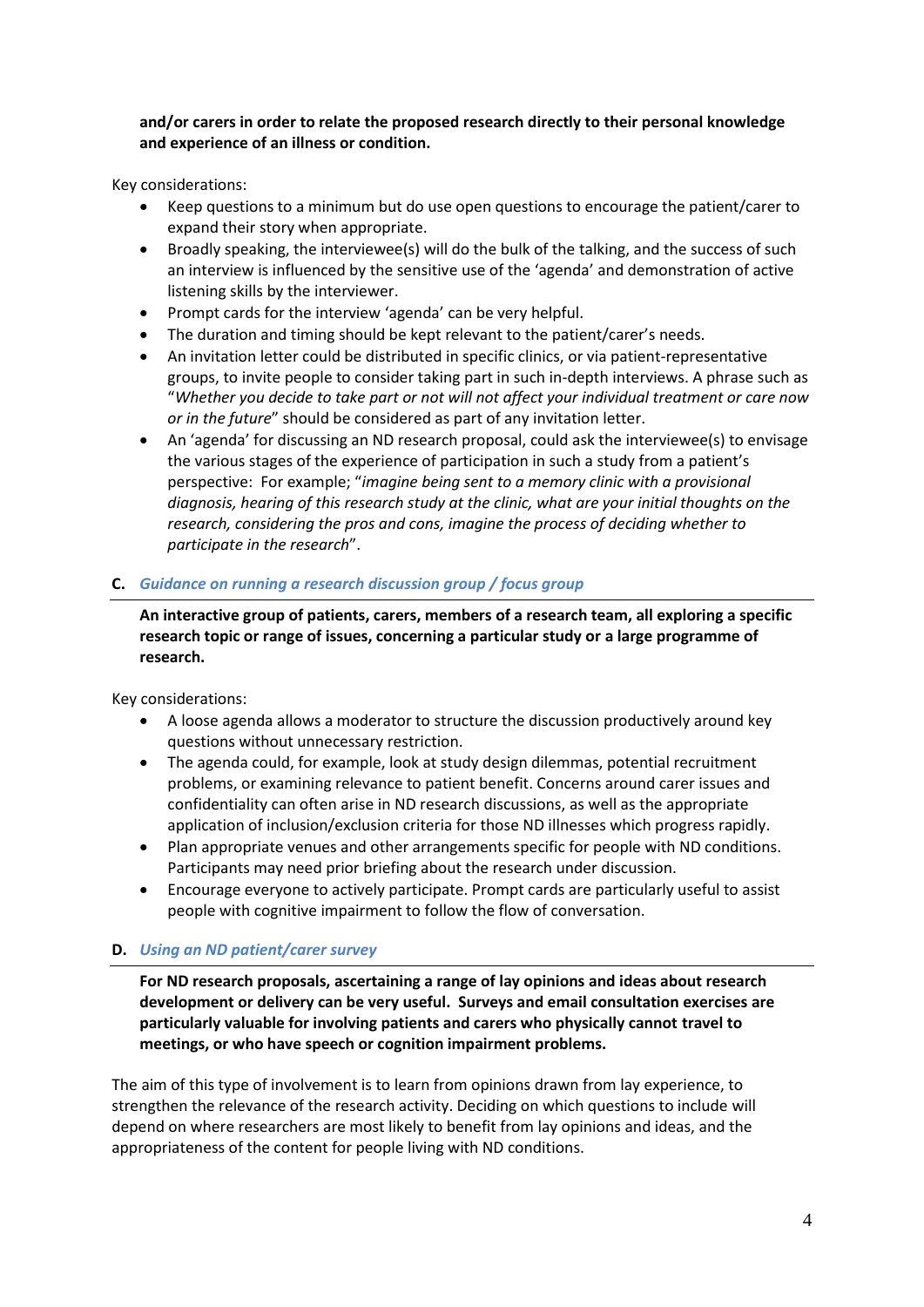Short succinct surveys generally have better response rates. The survey covering explanation should include:

- 1. A summary of survey aims, time-lines for responses, any confidentiality issues.
- 2. A mixture of 'closed' response choices and 'open' free text questions often works well. Questions should aim to elicit opinions around, for example:
- the rationale for the research, the overall design
- explicit uncertainties or problems with aspects of the research proposal, where 'external' lay input might help to resolve
- content of patient information sheets
- whether the research methodology makes sense to lay people
- whether a study seems likely to recruit sufficiently quicker/slower in real-life clinical settings
- potential benefit for patients and carers, researchers, and Member State health and social care systems

#### **E.** *Working with Patient Representative Organisations*

**Each JPND member country has a wide range of directly-relevant charities, disease-specific groups and other stakeholder organisations which can offer valuable avenues for collaboration around PPI in research.**

Key considerations:

- Develop national-level working agreements with representative organisations/charities within JPND Member Countries. This can provide a sound basis for facilitating subsequent local-level working collaborations.
- Patient representative organisations may be happy to link with researchers around identifying individuals and groups for PPI activities. Within a charity, there may be a smaller sub-group organized specifically around research activities.
- As well as directly relevant medical charities, and disease-specific representative groups, there are other organisations which can contribute to advising and commenting on the design and delivery of ND research. e.g. organisations which work generically with carers or involving older people.
- It is generally helpful to view all patient/public members as representing their individual viewpoints. Patient/public members are usually chosen because of their individual experience. However, in practice, patient/public members may have been recommended by a specific medical charity, and naturally they will often aim to reflect that organisation's views. Patient/public members should be there to provide their individual views only, unless specified otherwise.